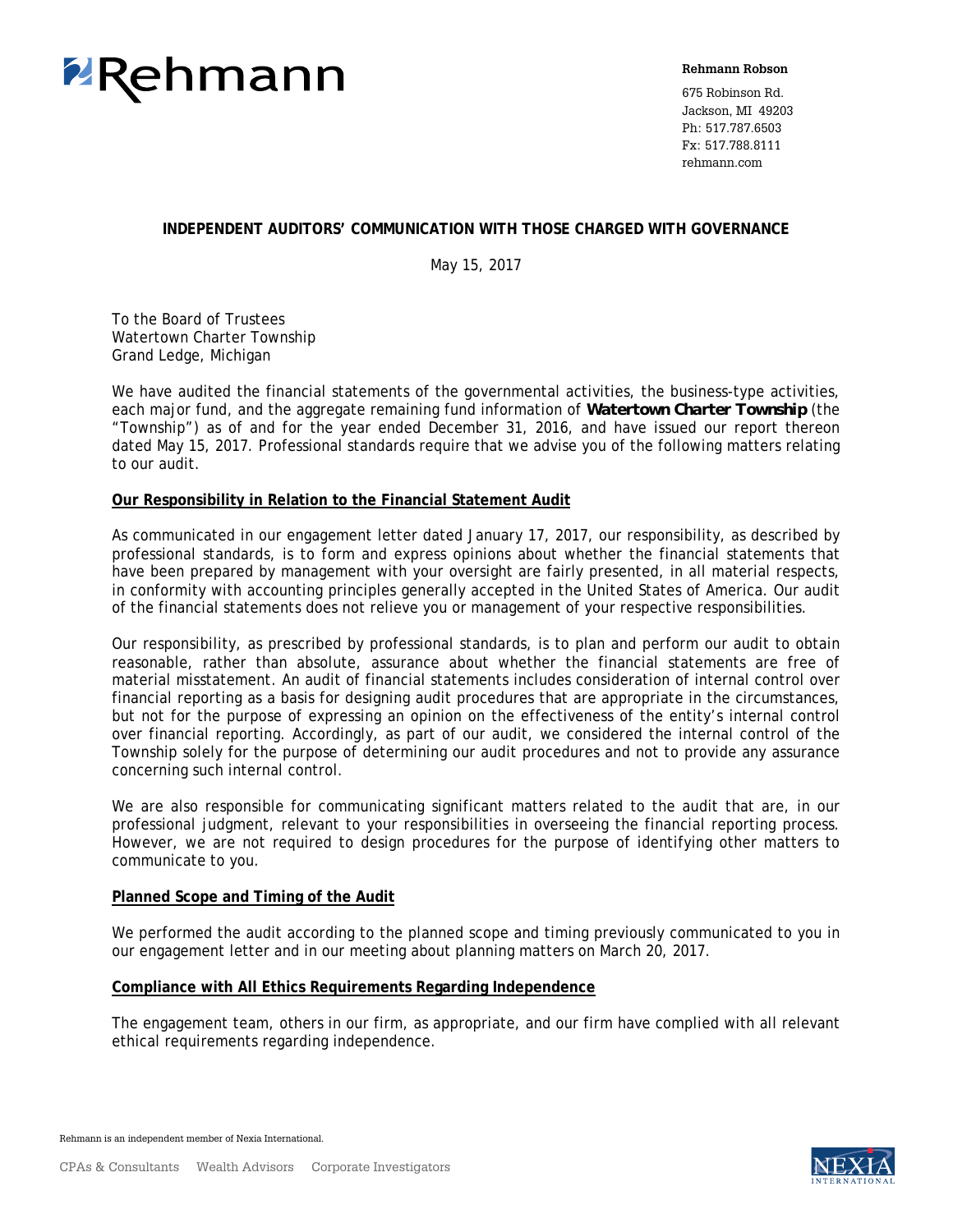#### **Qualitative Aspects of the Township's Significant Accounting Practices**

#### *Significant Accounting Policies*

Management has the responsibility to select and use appropriate accounting policies. A summary of the significant accounting policies adopted by the Township is included in Note 1 to the financial statements.

There have been no initial selections of accounting policies and no changes in significant accounting policies or their application during the year.

No matters have come to our attention that would require us, under professional standards, to inform you about (1) the methods used to account for significant unusual transactions and (2) the effect of significant accounting policies in controversial or emerging areas for which there is a lack of authoritative guidance or consensus.

#### *Significant Accounting Estimates*

Accounting estimates are an integral part of the financial statements prepared by management and are based on management's current judgments. Those judgments are normally based on knowledge and experience about past and current events and assumptions about future events. Certain accounting estimates are particularly sensitive because of their significance to the financial statements and because of the possibility that future events affecting them may differ markedly from management's current judgments.

The most sensitive accounting estimates affecting the financial statements were:

- Management's estimate of the useful lives of depreciable capital assets is based on the length of time it is believed that those assets will provide some economic benefit in the future.
- Management's estimate of the accrued compensated absences is based on current hourly rates and policies regarding payment of sick and vacation banks.

We evaluated the key factors and assumptions used to develop these estimates and determined that they are reasonable in relation to the basic financial statements taken as a whole and in relation to the applicable opinion units.

#### **Significant Difficulties Encountered During the Audit**

We encountered no significant difficulties in dealing with management relating to the performance of the audit.

#### **Uncorrected and Corrected Misstatements**

For purposes of this communication, professional standards require us to accumulate all known and likely misstatements identified during the audit, other than those that we believe are trivial, and communicate them to the appropriate level of management. Further, professional standards require us to also communicate the effect of uncorrected misstatements related to prior periods on the relevant classes of transactions, account balances or disclosures, and the financial statements as a whole and each applicable opinion unit. The schedule of adjustments passed is included with management's written representations in Attachment B to this letter, and summarizes uncorrected financial statement misstatements whose effects in the current and prior periods, as determined by management, are immaterial, both individually and in the aggregate, to the financial statements taken as a whole. In addition, professional standards require us to communicate to you all material,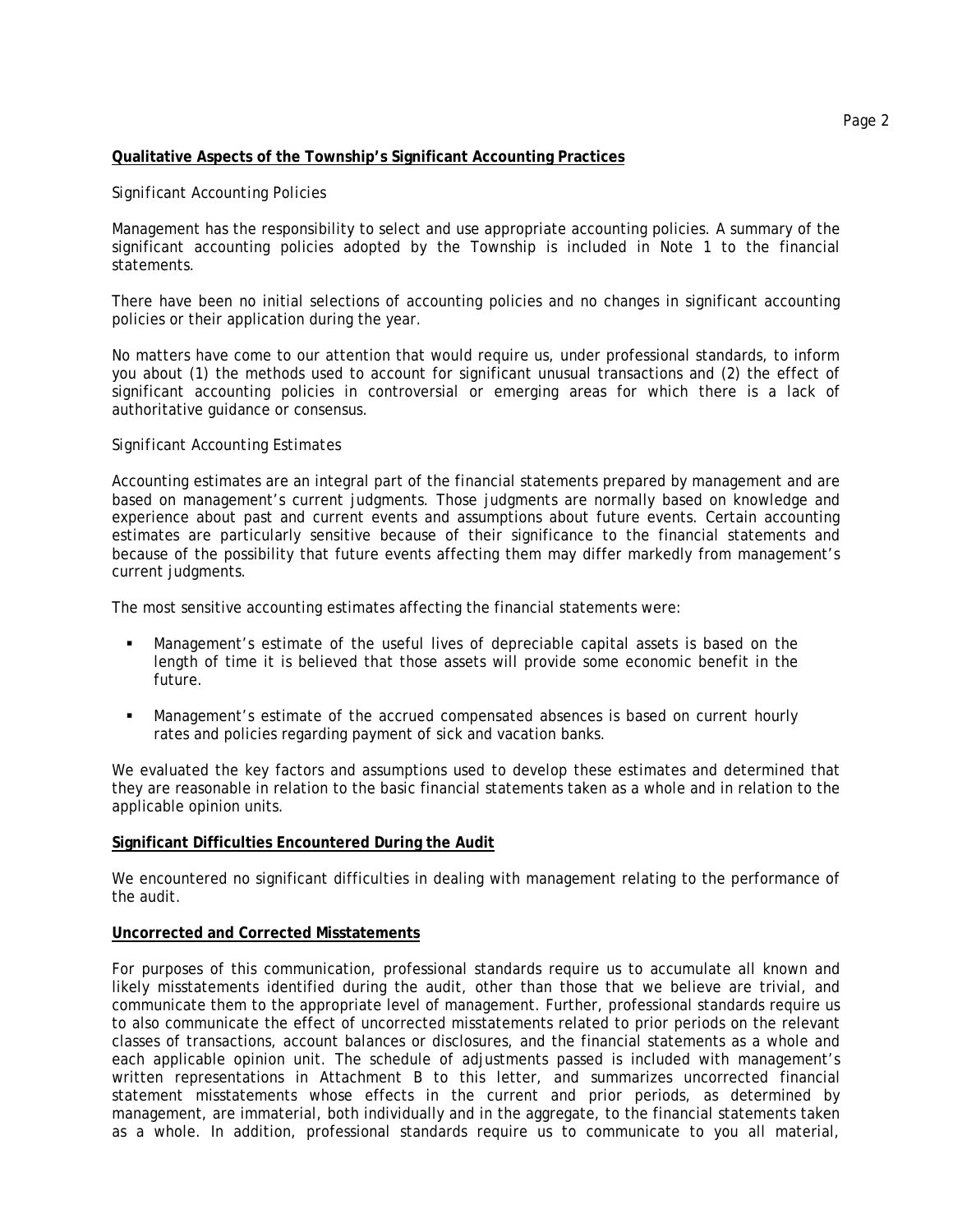corrected misstatements that were brought to the attention of management as a result of our audit procedures. None of the misstatements detected as a result of audit procedures and corrected by management were material, either individually or in the aggregate, to the financial statements taken as a whole.

#### **Disagreements with Management**

For purposes of this letter, professional standards define a disagreement with management as a matter, whether or not resolved to our satisfaction, concerning a financial accounting, reporting, or auditing matter, which could be significant to the Township's financial statements or the auditors' report. No such disagreements arose during the course of the audit.

#### **Representations Requested from Management**

We have requested certain written representations from management, which are included in Attachment B to this letter.

#### **Management's Consultations with Other Accountants**

In some cases, management may decide to consult with other accountants about auditing and accounting matters. Management informed us that, and to our knowledge, there were no consultations with other accountants regarding auditing and accounting matters.

#### **Other Significant Matters, Findings, or Issues**

In the normal course of our professional association with the Township, we generally discuss a variety of matters, including the application of accounting principles and auditing standards, operating and regulatory conditions affecting the entity, and operational plans and strategies that may affect the risks of material misstatement. None of the matters discussed resulted in a condition to our retention as the Township's auditors.

#### **Other Information in Documents Containing Audited Financial Statements**

Our responsibility for the supplementary information accompanying the financial statements, as described by professional standards, is to evaluate the presentation of the supplementary information in relation to the financial statements as a whole and to report on whether the supplementary information is fairly stated, in all material respects, in relation to the financial statements as a whole. We made certain inquiries of management and evaluated the form, content, and methods of preparing the information to determine that the information complies with accounting principles generally accepted in the United States of America, the method of preparing it has not changed from the prior period, and the information is appropriate and complete in relation to our audit of the financial statements. We compared and reconciled the supplementary information to the underlying accounting records used to prepare the financial statements or to the financial statements themselves.

#### **Upcoming Changes in Accounting Standards**

Generally accepted accounting principles (GAAP) are continually changing in order to promote the usability and enhance the applicability of information included in external financial reporting. While it would not be practical to include an in-depth discussion of every upcoming change in professional standards, Attachment A to this letter contains a brief overview of recent pronouncements of the Governmental Accounting Standards Board (GASB) and their related effective dates. Management is responsible for reviewing these standards, determining their applicability, and implementing them in future accounting periods.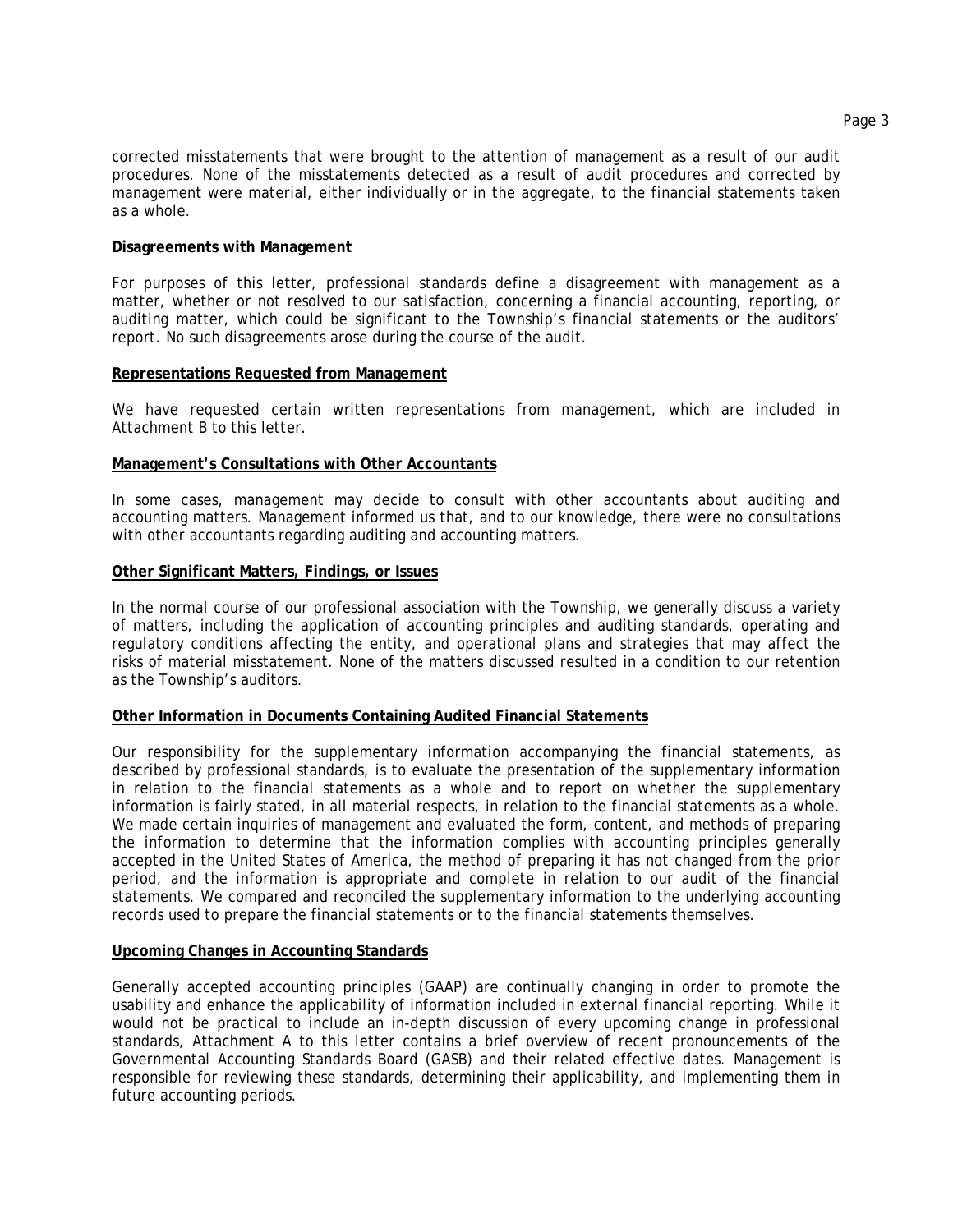This information is intended solely for the use of the governing body and management of *Watertown Charter Township* and is not intended to be and should not be used by anyone other than these specified parties.

Very truly yours,

Rehmann Lobam LLC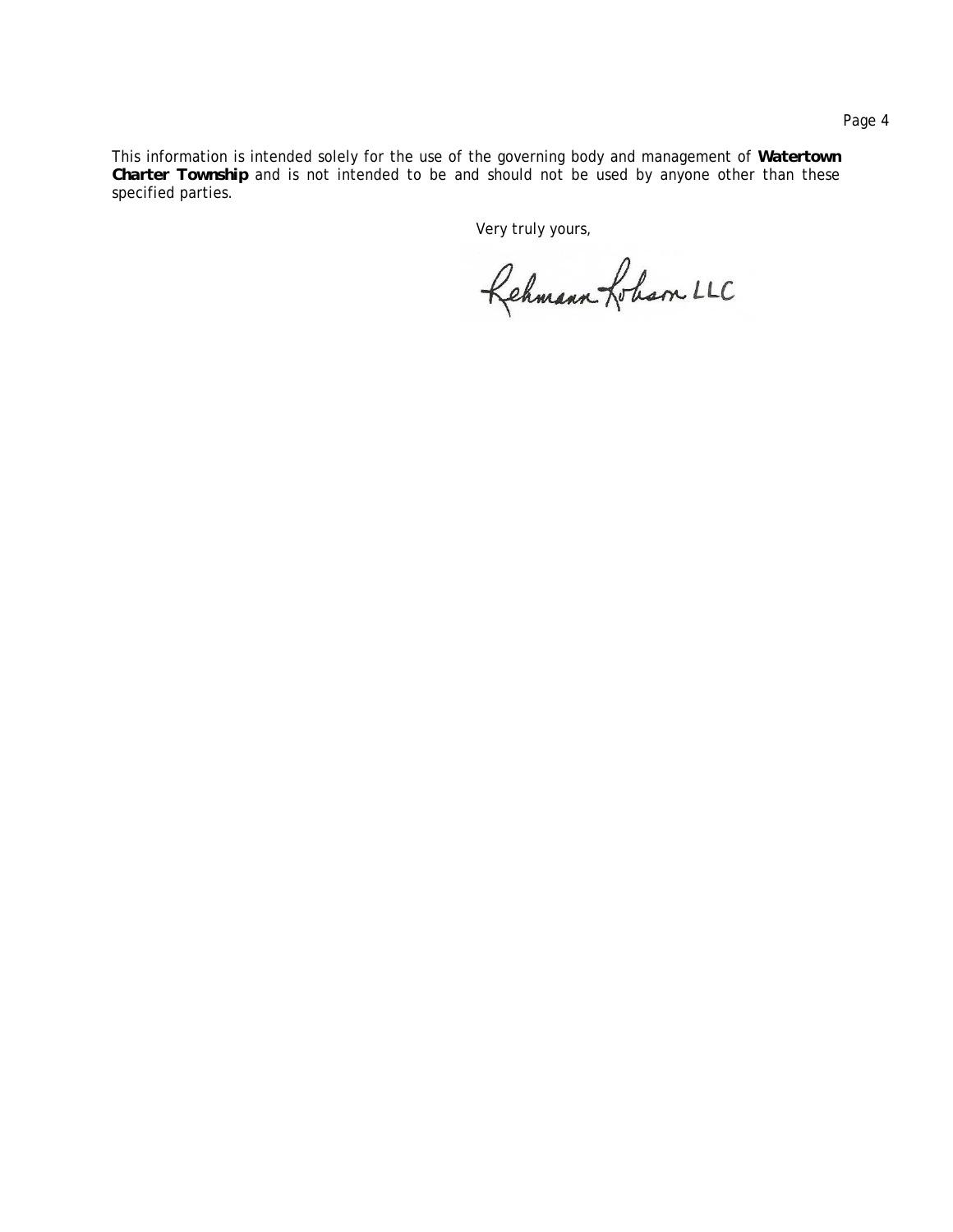# **Attachment A – Upcoming Changes in Accounting Standards / Regulations** For the December 31, 2016 Audit

The following pronouncements of the Governmental Accounting Standards Board (GASB) have been released recently and may be applicable to the Township in the near future. We encourage management to review the following information and determine which standard(s) may be applicable to the Township. For the complete text of these and other GASB standards, visit www.gasb.org and click on the "Standards & Guidance" tab. If you have questions regarding the applicability, timing, or implementation approach for any of these standards, please contact your audit team.

#### **GASB 74 Postemployment Benefit Plans Other than Pension Plans**

*Effective 06/15/2017 (your FY 2017)*

This standard requires the calculation of a net other postemployment benefit (OPEB) liability based on an actuarial valuation of retiree healthcare and similar benefits administered by an OPEB trust. It mirrors the new accounting and financial reporting requirements of GASB 67 for pension plans.

#### **GASB 75 Postemployment Benefits Other than Pensions**

*Effective 06/15/2018 (your FY 2018)*

This standard builds on the requirements of GASB 74 by requiring employers that provide other postemployment benefits (OPEB) to recognize a net OPEB liability on their statements of net position. It mirrors the new accounting and financial reporting requirements of GASB 68 for pension benefits.

# **GASB 80 Blending Requirements for Certain Component Units**

*Effective 06/15/2017 (your FY 2017)*

This standard is an amendment to GASB 14, *The Financial Reporting Entity* , and requires blending component units incorporated as not-for-profit corporations in which the government is the sole corporate member. We do not expect this standard to have any significant effect on the Township.

#### **GASB 81 Irrevocable Split-Interest Agreements**

*Effective 12/15/2017 (your FY 2017)*

This standard addresses the accounting for split-interest agreements for which the government serves as the intermediary and/or the beneficiary. It requires governments to record assets, liabilities, and deferred inflows of resources at the inception of the agreement when serving as intermediary, or when the government controls the present service capacity of a beneficial interest. We do not expect this standard to have any significant effect on the Township.

# **GASB 82 Pension Issues**

*Effective 06/15/2017 (your FY 2017)*

This standard is an amendment to GASB 67/68 to clarify several issues related to pensions. We do not expect this standard to have any significant effect on the Township.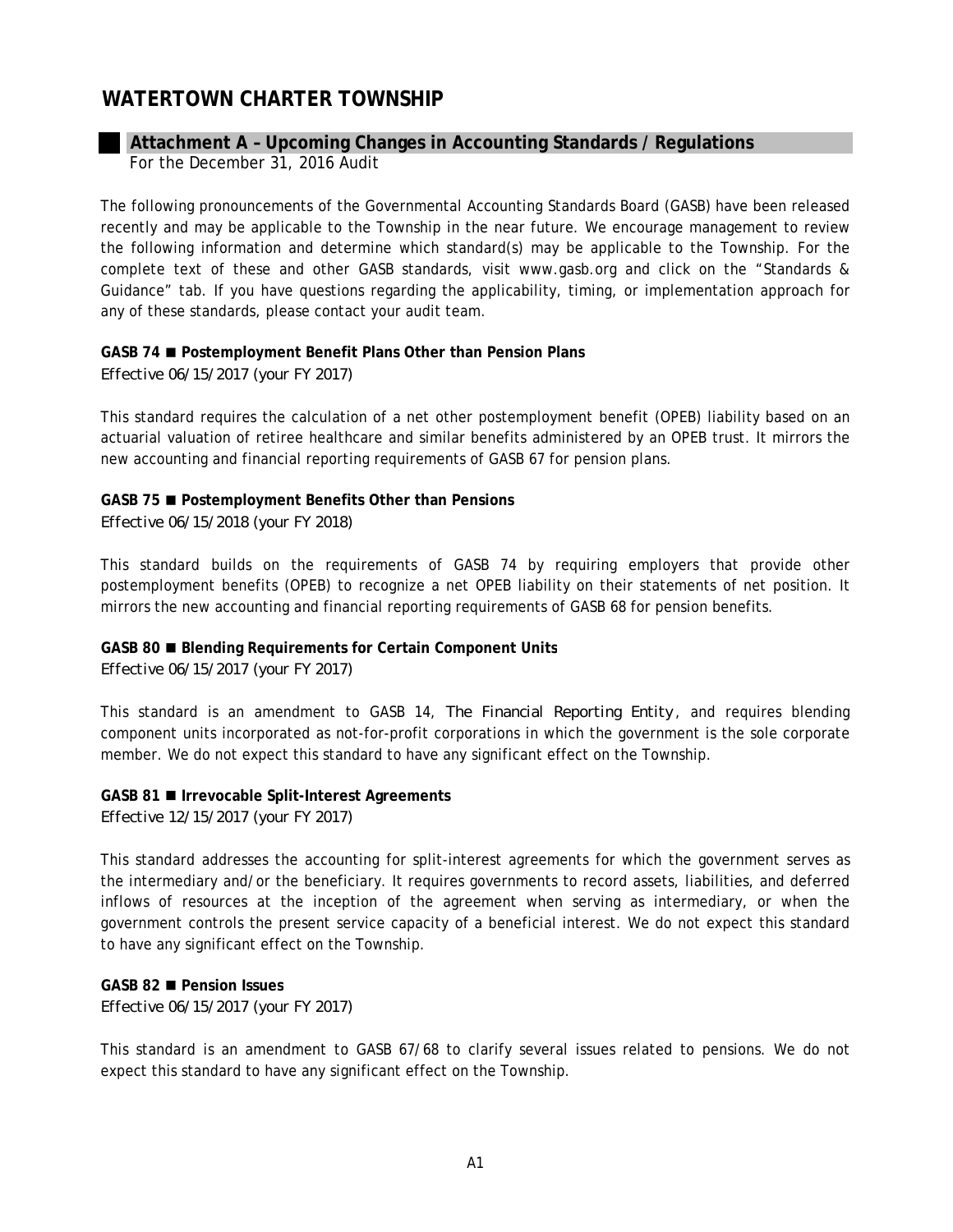# **Attachment A – Upcoming Changes in Accounting Standards / Regulations**

For the December 31, 2016 Audit

# **GASB 83 Certain Asset Retirement Obligations**

*Effective 06/15/2019 (your FY 2019)*

This standard addresses accounting and financial reporting for certain asset retirement obligations--legally enforceable liabilities associated with the retirement of a tangible capital asset. We do not expect this standard to have any significant effect on the Township.

**GASB 84 Fiduciary Activities** *Effective 12/15/2019 (your FY 2019)*

This standard establishes new criteria for determining how to report fiduciary activities in governmental financial statements. The focus is on whether the government is controlling the assets, and who the beneficiaries are. Under this revised standard, certain activities previously reported in agency funds may be reclassified in future periods. Due to the number of specific factors to consider, we will continue to assess the degree to which this standard may impact the Township.

**GASB 85 Omnibus 2017** *Effective 06/15/2018 (your FY 2018)*

This standard includes a variety of small technical revisions to previously issued GASB statements. We do not expect this standard to have any significant effect on the Township.

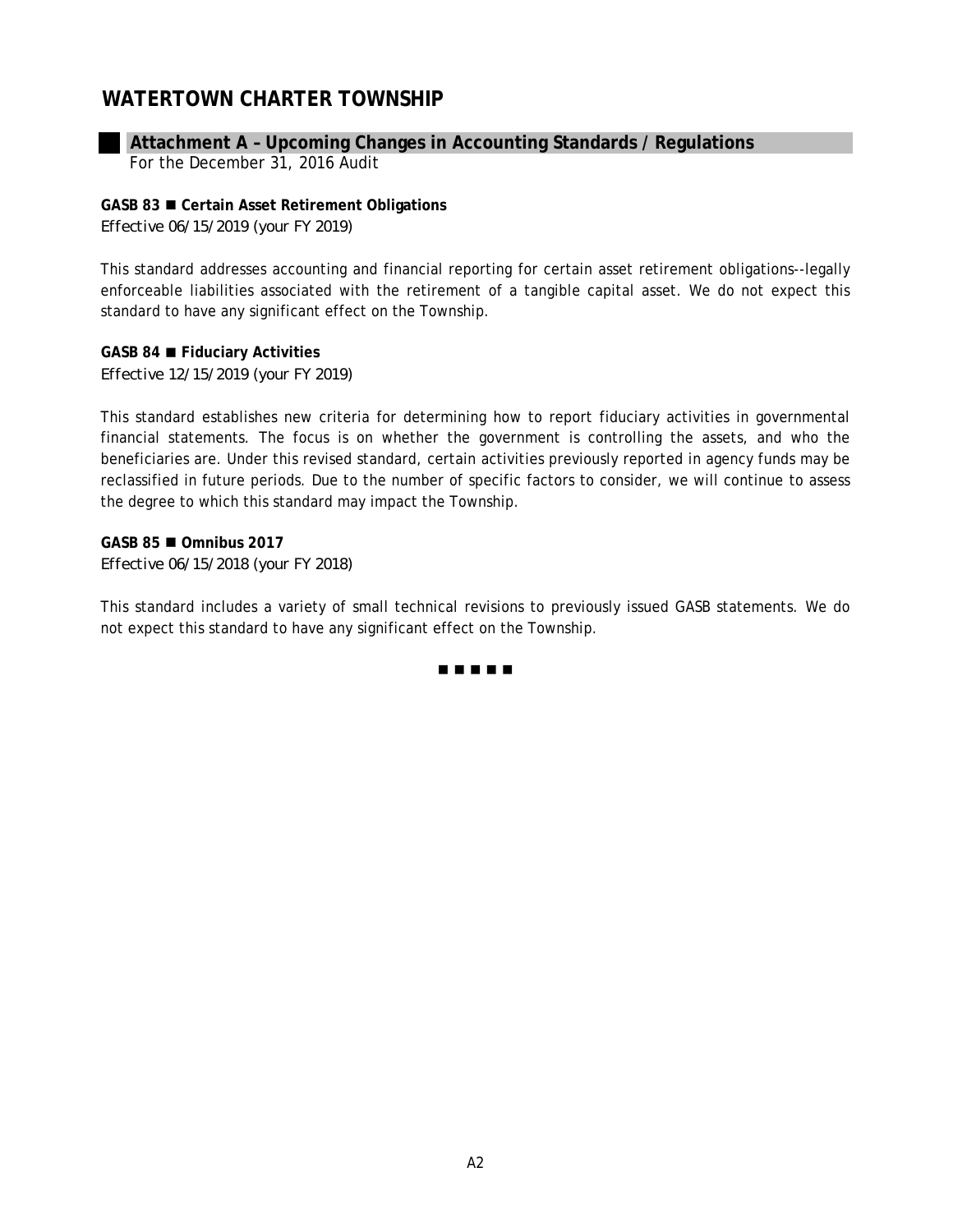# **Attachment B – Management Representations**

For the December 31, 2016 Audit

The following pages contain the written representations that we requested from management.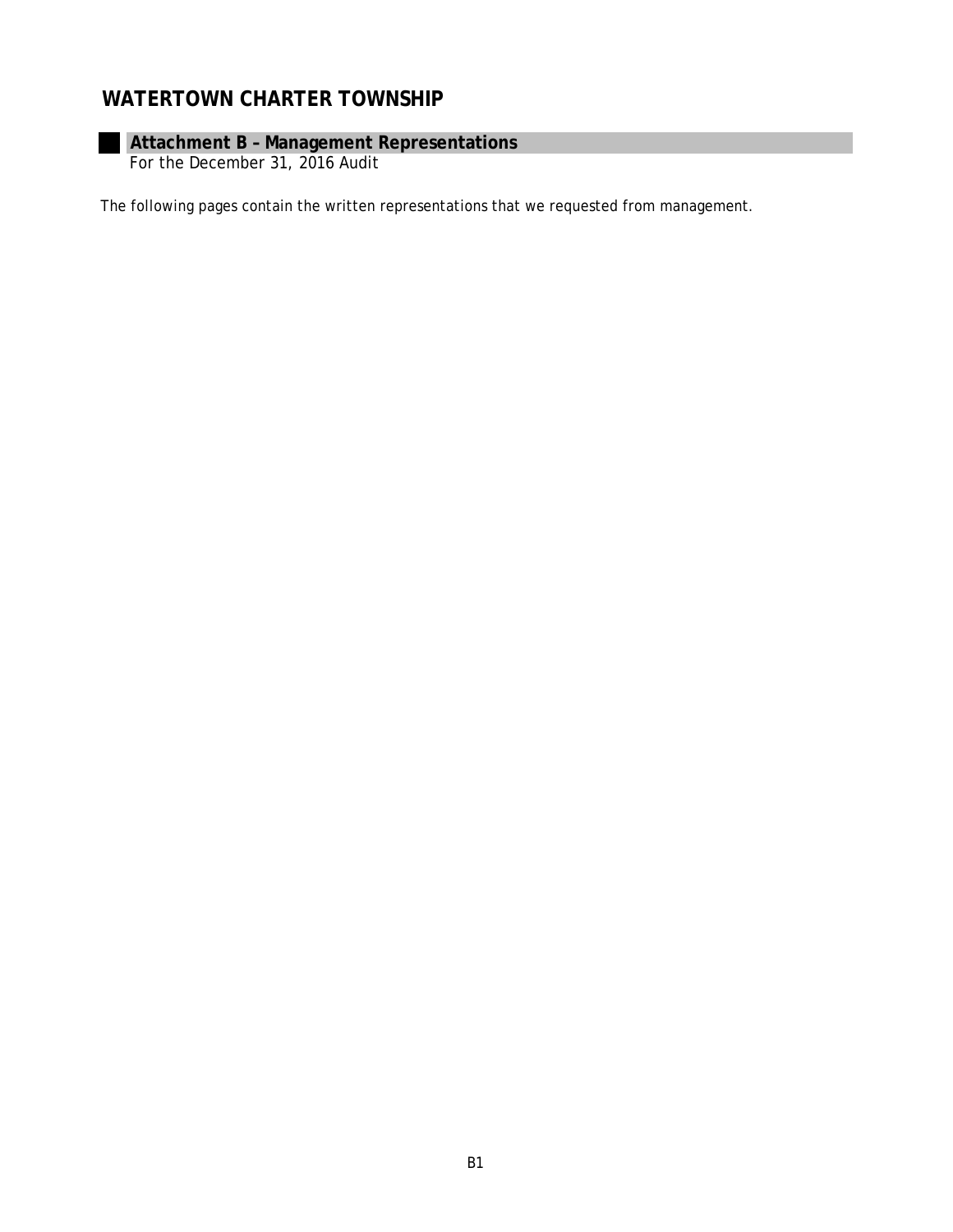

May 15, 2017

John Maahs **Supervisor** 

Rehmann Robson 675 Robinson Rd Jackson, Michigan 49203

Deborah Adams Clerk

Janice Thelen **Treasurer** 

Chad Cooley **Trustee** 

Todd Hufnagel **Trustee** 

Holly Madill **Trustee** 

Ronald Overton **Trustee** 

Jennifer Tubbs **Manager** 

Andrea Polverento Planning Director

This representation letter is provided in connection with your audit of the financial statements of the governmental activities, the business-type activities, each major fund, and the aggregate remaining fund information of **Watertown Charter Township** (the "Township"), as of and for the year ended December 31, 2016, and the related notes to the financial statements, for the purpose of expressing opinions on whether the basic financial statements present fairly, in all material respects, the financial position, results of operations, and cash flows, where applicable, and the budgetary comparison for the general fund of the Township in conformity with accounting principles generally accepted for governments in the United States of America (U.S. GAAP).

Certain representations in this letter are described as being limited to matters that are material. Items are considered material, regardless of size, if they involve an omission or misstatement of accounting information that, in the light of surrounding circumstances, makes it probable that the judgment of a reasonable person relying on the information would be changed or influenced by the omission or misstatement.

We confirm that, having made such inquiries as we considered necessary for the purpose of appropriately informing ourselves as of May 15, 2017:

# **Financial Statements**

- 1. We have fulfilled our responsibilities, as set out in the terms of the audit engagement letter dated January 17, 2017, for the preparation and fair presentation of the financial statements of the various opinion units referred to above in accordance with U.S. GAAP. We have reviewed, approved, and taken responsibility for the financial statements and related notes.
- 2. We have reviewed and approved the various adjusting journal entries that were proposed by you for recording in our books and records and reflected in the financial statements.
- 3. We acknowledge our responsibility for the design, implementation, and maintenance of internal control relevant to the preparation and fair presentation of financial statements that are free from material misstatement, whether due to fraud or error.
- 4. We acknowledge our responsibility for the design, implementation, and maintenance of internal control to prevent and detect fraud.
- 5. Significant assumptions used by us in making accounting estimates are reasonable.
- 6. Related party relationships and transactions have been appropriately accounted for and disclosed in accordance with the requirements of U.S. GAAP. For the purposes of this letter, related parties mean members of the governing body; board members; administrative officials; immediate families of administrative officials, board members, and members of the governing body; and any companies affiliated with or owned by such individuals.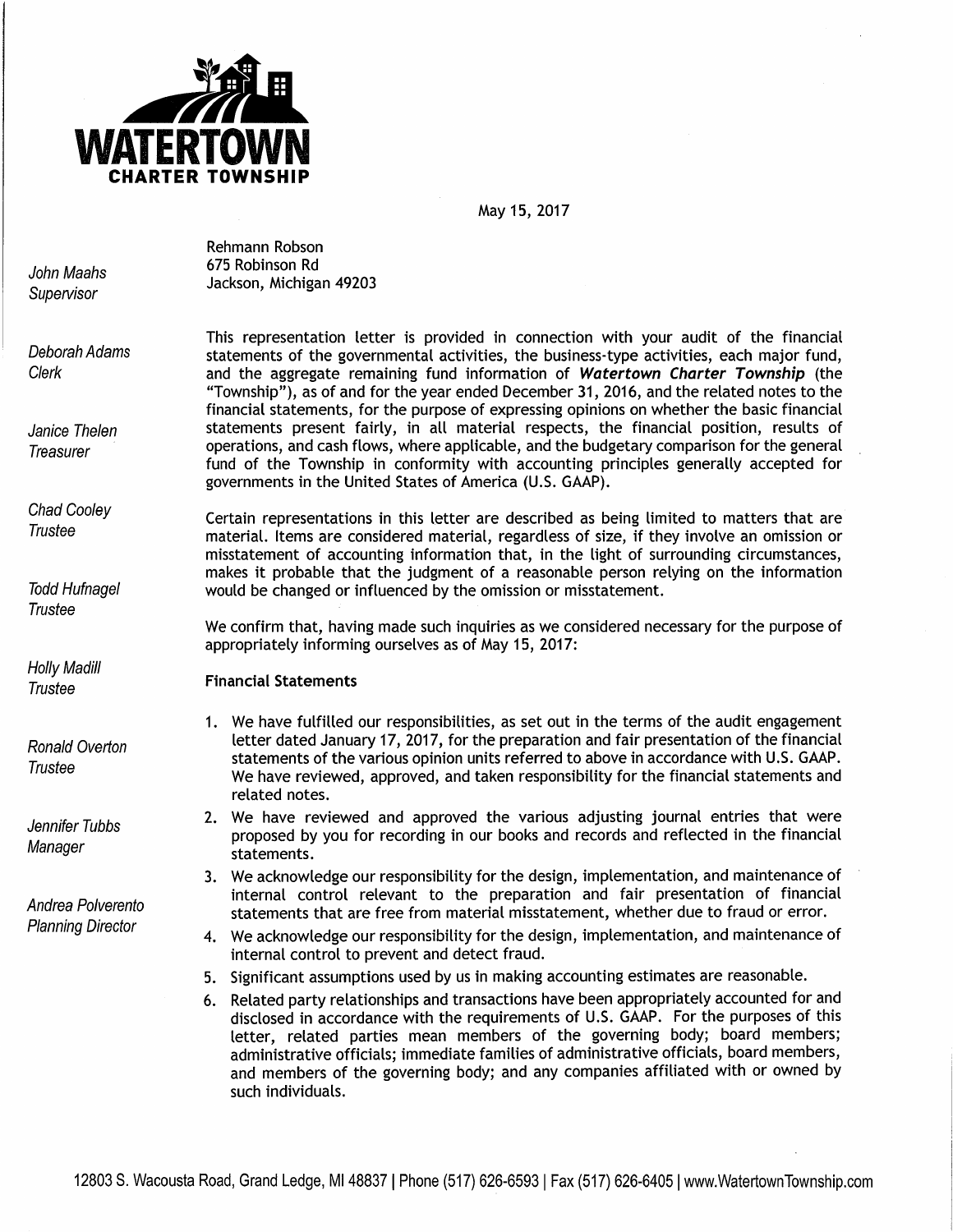- 7. All events subsequent to the date of the financial statements and for which U.S. GAAP requires adjustment or disclosure have been adjusted or disclosed.
- 8. The effects of uncorrected misstatements are immaterial, both individually and in the aggregate, to the financial statements as a whole. A list of the uncorrected misstatements is attached to the representation letter.
- 9. The effects of all known actual or possible litigation and claims have been accounted for and disclosed in accordance with U.S. GAAP.
- 10. With regard to items reported at fair value:
	- a. The underlying assumptions are reasonable and they appropriately reflect management's intent and ability to carry out its stated courses of action.
	- b. The measurement methods and related assumptions used in determining fair value are appropriate in the circumstances and have been consistently applied.
	- c. The disclosures related to fair values are complete, adequate, and in conformity with U.S. GAAP.
	- d. There are no subsequent events that require adjustments to the fair value measurements and disclosures included in the financial statements.
- 11. All component units, as well as joint ventures with an equity interest, are included and other joint ventures and related organizations are properly disclosed.
- 12. All funds and activities are properly classified.
- 13. All funds that meet the quantitative criteria in GASB Statement No. 34, Basic Financial Statements-and Management's Discussion and Analysis-for State and Local Governments, and GASB Statement No. 37, Basic Financial Statements-and Management's Discussion and Analysis-for State and Local Governments: Omnibus, for presentation as major are identified and presented as such and all other funds that are presented as major are considered important to financial statement users.
- 14. All components of net position and fund balance classifications have been properly reported.
- 15. All revenues within the statement of activities have been properly classified as program revenues, general revenues, contributions to term or permanent endowments, or contributions to permanent fund principal.
- 16. All expenses have been properly classified in or allocated to functions and programs in the statement of activities, and allocations, if any, have been made on a reasonable basis.
- 17. All interfund and intra-entity transactions and balances have been properly classified and reported.
- 18. Deposit and investment risks have been properly and fully disclosed.
- 19. Capital assets, including infrastructure assets, are properly capitalized, reported, and if applicable, depreciated.
- 20. All required supplementary information is measured and presented within the prescribed guidelines.

#### **Information Provided**

- 21. We have provided you with:
	- a. Access to all information, of which we are aware that is relevant to the preparation and fair presentation of the financial statements of the various opinion units referred to above, such as records, documentation, meeting minutes, and other matters;
	- b. Additional information that you have requested from us for the purpose of the audit; and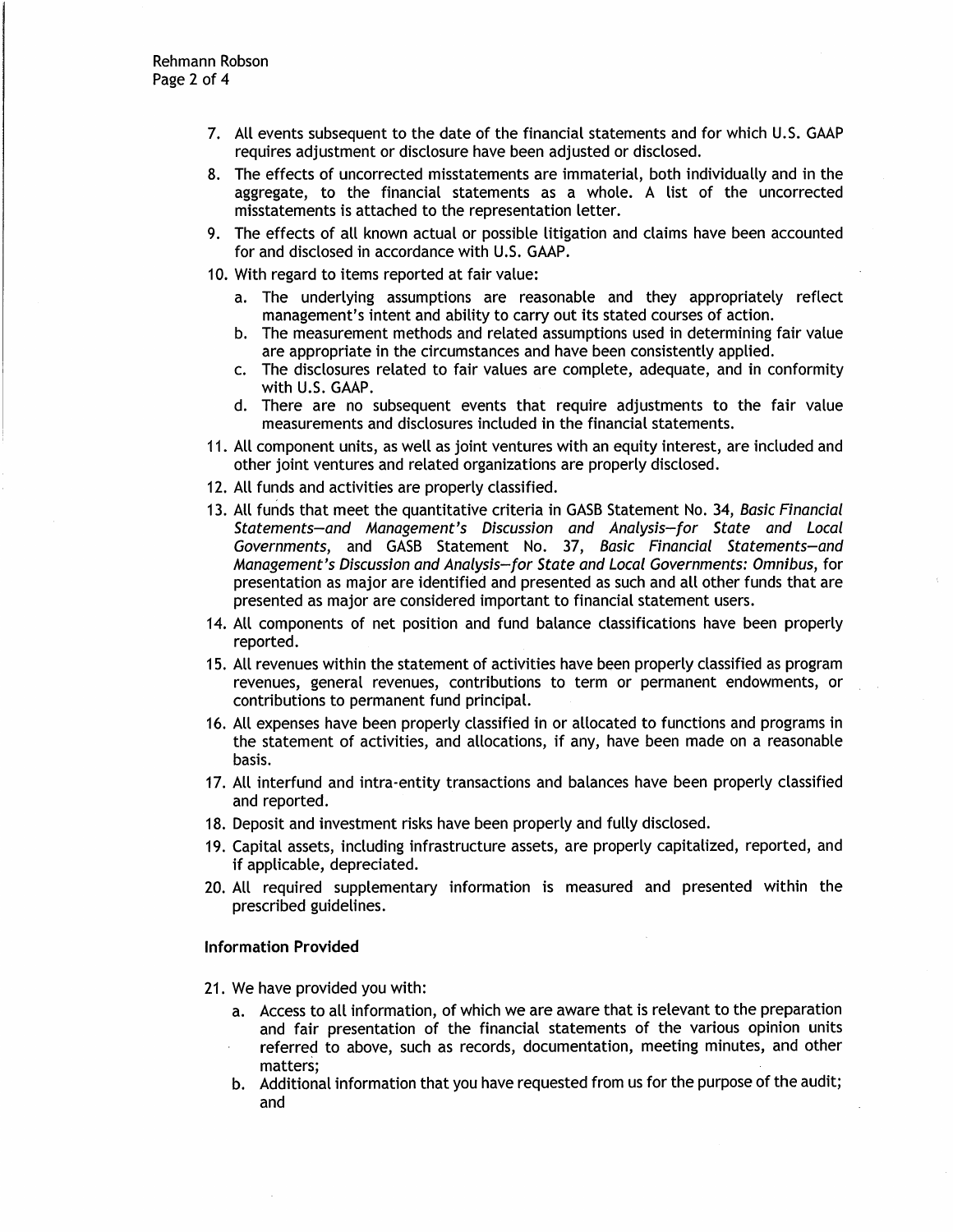- c. Unrestricted access to persons within the entity from whom you determined it necessary to obtain audit evidence.
- 22. All transactions have been recorded in the accounting records and are reflected in the financial statements.
- 23. We have disclosed to you the results of our assessment of the risk that the financial statements may be materially misstated as a result of fraud.
- 24. We have no knowledge of any fraud or suspected fraud that affects the entity and involves:
	- a. Management;
	- b. Employees who have significant roles in internal control; or
	- c. Others where the fraud could have a material effect on the financial statements.
- 25. We have no knowledge of any allegations of fraud, or suspected fraud, affecting the entity's financial statements communicated by employees, former employees, vendors, regulators, or others.
- 26. We are not aware of any pending or threatened litigation and claims whose effects should be considered when preparing the financial statements and we have not consulted legal counsel concerning litigation or claims.
- 27. We have disclosed to you the identity of the entity's related parties and all the related party relationships and transactions of which we are aware.
- 28. There have been no communications from regulatory agencies concerning noncompliance with or deficiencies in accounting, internal control, or financial reporting practices.
- 29. The government has no plans or intentions that may materially affect the carrying value or classification of assets and liabilities.
- 30. We have disclosed to you all guarantees, whether written or oral, under which the government is contingently liable.
- 31. We have identified and disclosed to you the laws, regulations, and provisions of contracts and grant agreements that could have a direct and material effect on financial statement amounts, including legal and contractual provisions for reporting specific activities in separate funds.
- 32. There are no:
	- a. Violations or possible violations of laws or regulations, or provisions of contracts or grant agreements whose effects should be considered for disclosure in the financial statements or as a basis for recording a loss contingency, including applicable budget laws and regulations.
	- b. Unasserted claims or assessments that our lawyer has advised are probable of assertion and must be disclosed in accordance with GASB-62, Codification of Accounting and Financial Reporting Guidance Contained in Pre-November 30, 1989 FASB and A/CPA Pronouncements.
	- c. Other liabilities or gain or loss contingencies that are required to be accrued or disclosed by GASB-62.
- 33. The government has satisfactory title to all owned assets, and there are no liens or encumbrances on such assets nor has any asset or future revenue been pledged as collateral, except as disclosed to you.
- 34. We have complied with all aspects of grant agreements and other contractual agreements that would have a material effect on the financial statements in the event of noncompliance.
- 35. We have disclosed to you all significant estimates and material concentrations known to management that are required to be disclosed in accordance with GASB-62. Significant estimates are estimates at the balance sheet date that could change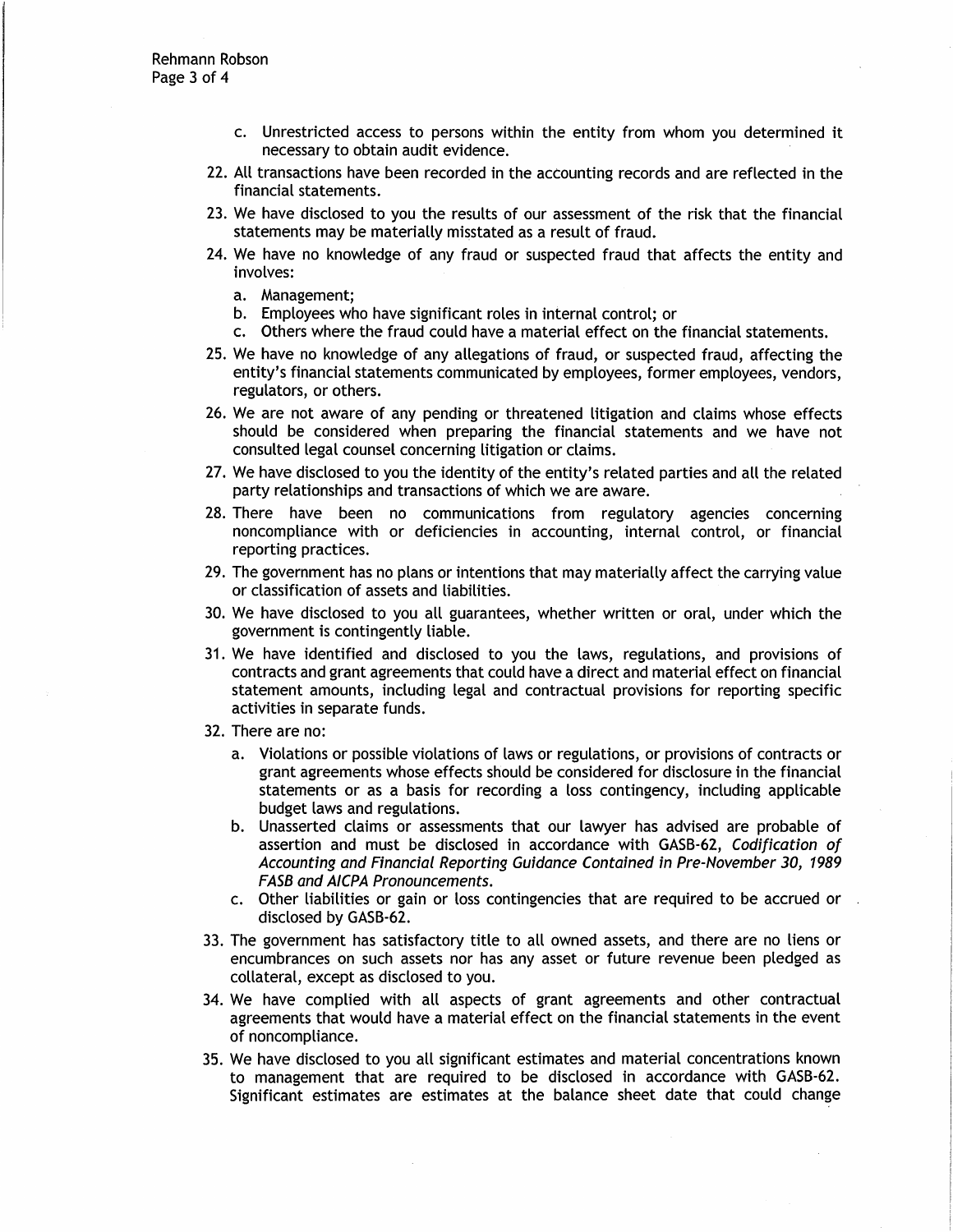materially within the next year. Concentrations refer to volumes of business, revenues, available sources of supply, or markets or geographic areas for which events could occur that would significantly disrupt normal finances within the next year.

#### Supplementary Information in Relation to the Financial Statements as a Whole

36. With respect to the supplementary information accompanying the financial statements:

- a. We acknowledge our responsibility for the presentation of the supplementary information in accordance with accounting principles generally accepted in the United States of America.
- b. We believe the supplementary information, including its form and content, is fairly presented in accordance with accounting principles generally accepted in the United States of America.
- c. The methods of measurement or presentation have not changed from those used in the prior period.
- d. We believe the significant assumptions or interpretations underlying the measurement or presentation of the supplementary information, and the basis for our assumptions and interpretations, are reasonable and appropriate in the circumstances.

#### **Required Supplementary Information**

- 37. With respect to the required supplementary information accompanying the financial statements:
	- a. We acknowledge our responsibility for the presentation of the required supplementary information in accordance with accounting principles generally accepted in the United States of America.
	- b. We believe the required supplementary information, including its form and content, is measured and fairly presented in accordance with accounting principles generally accepted in the United States of America.
	- c. The methods of measurement or presentation have not changed from those used in the prior period.
	- d. We believe the significant assumptions or interpretations underlying the measurement or presentation of the required supplementary information, and the basis for our assumptions and interpretations, are reasonable and appropriate in the circumstances.

 $5 - 15 - 1$ 

hice Thelen. Watertown Charter Township Treasurer

Watertown Charter Township Clerk ah Adams,